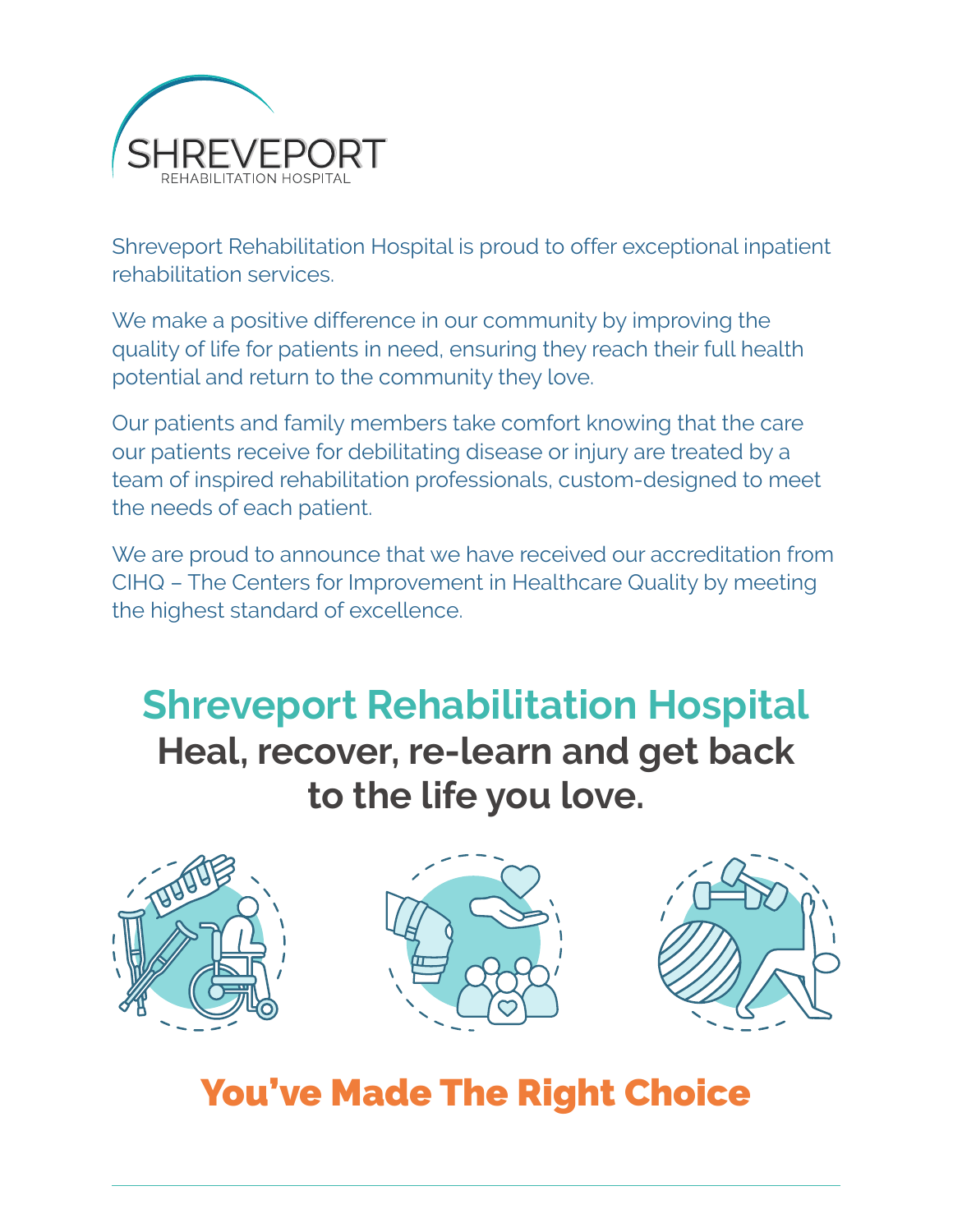# YOUR STAY WITH US

Our experienced staff and state-of-the-art hospital allow our programs to be progressive and innovative. Private rooms with en suite bathrooms, large treatment areas and hotel-like comfort contribute to a comfortable rehabilitation experience. We strive to meet your rehab goals and progress toward a smooth transition back to your home and community.

## **E** Comforts From Home

As a patient, you will need to bring only a few personal items. These should be limited to:

- Your toothbrush and toothpaste
- Your comb or brush
- Shaving kit
- The Hospital provides needed hygiene items. You may, however, bring your favorite toiletries such as soap, shampoo, and deodorant.
- Multiple changes of loose-fitting clothes or activewear (please have your family or friends launder your clothing on a regular basis)
- Nightgown or pajamas and robe
- Comfortable shoes for exercises (preferably with rubber soles) as well as slippers or other lounging footwear

### **Personal Property**

The Hospital is not responsible for any patient valuables or other personal property brought to the Hospital. If it is necessary to secure a belonging until someone can take them home for you, we strongly advise you to deposit them in the Hospital's safe. You are urged to leave all valuables and cash at home. If you have small valuables, you should

deposit them in the hospital safe. To make arrangements to do this, please speak with your nurse. The hospital is not responsible for any valuables kept with you.

### **Reneral Visitor Guidelines**

Visiting is individualized for each patient. In the event of a critical situation, the primary/charge nurse will determine the number of visitors that can remain in a patient's room. The patient also has the right to restrict visitors. If a patient is unable to speak for themselves, the designated health care representative or next-of-kin may restrict visitors.

 The safety, comfort and care of our patients sometimes call for limitations and/or restrictions on visiting hours and the number of visitors allowed. Examples of these circumstances may include:

- $\cdot$  Infection-control issue
- Communicable disease restriction (we may restrict visitors during times of increased incidence of communicable illness in the community as defined by the County and State Health Department)
- $\cdot$  When visitation could interfere with the care of the patient or other patients
- When visitors engage in disruptive behavior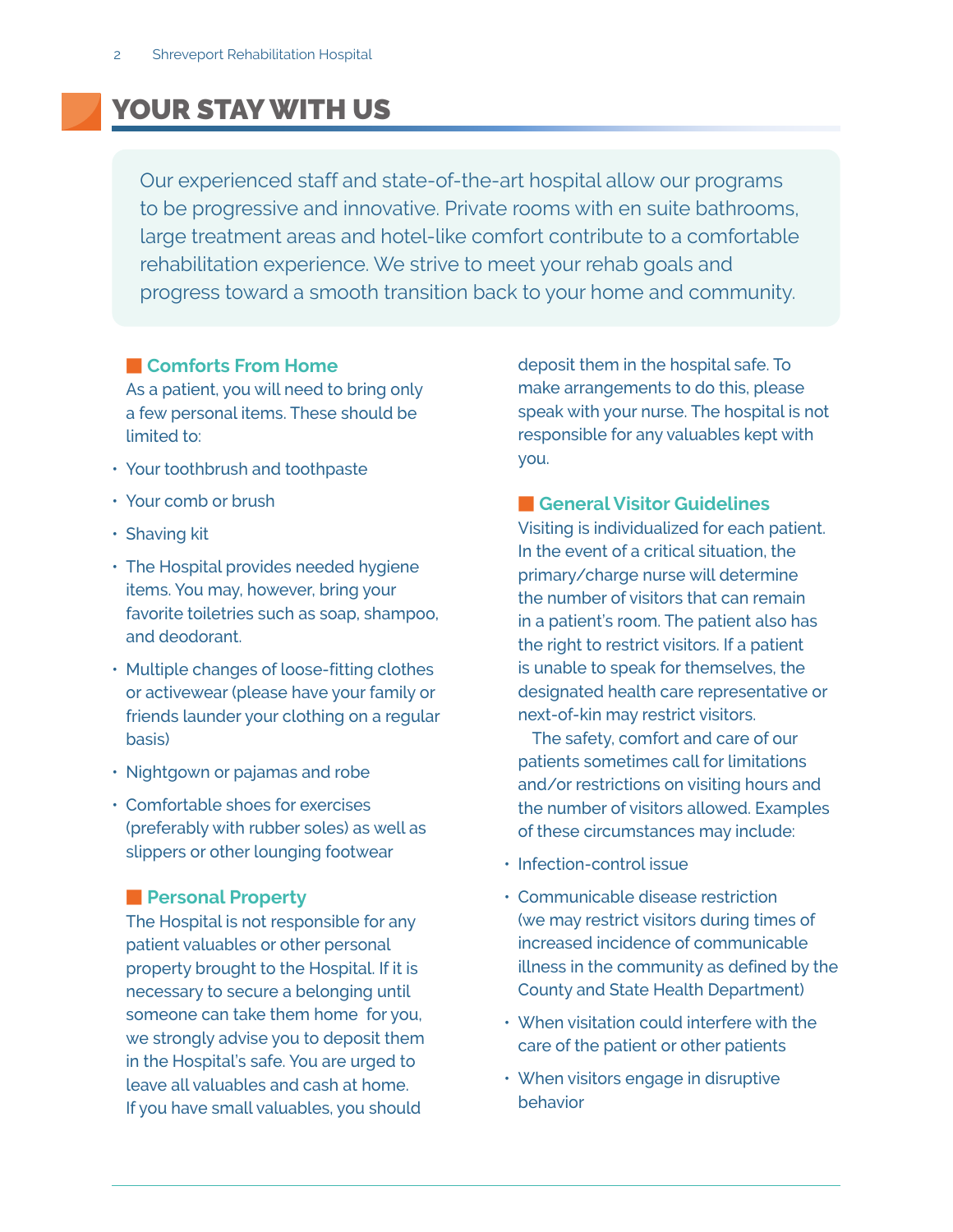• Information on visiting hours can be obtained from your nurse and/or case manager. Any special requests but be approved by the nurse manager.

**E** Smoking/tobacco free hospital

For the good health of our patients, physicians, staff, and visitors, the Hospital is smoke/tobacco-free. This includes e-cigarettes and vapor-related products. Use of these products is not permitted inside the hospital and only allowed outside in designated areas.

**No weapons/illegal substances** 

The Hospital does not allow weapons or illegal substances of any kind on its property, regardless of any permits you may have. The Hospital reserves the right to search patient rooms and belongings, and to remove medications or supplements not prescribed by your doctor, as well as weapons, illegal substances, or other items considered unsafe for the care environment.

**N** Wrist identification band

At admission, an identification band will be placed on your wrist. Please verify that the information on the band is correct and do not remove it during your hospital stay as it is an important means of identification for all hospital personnel with whom you will come in contact. During your stay, staff may ask you to give them your name and birthdate – this is our way of making sure the medication or treatment to be provided is given to the correct patient.

### **Meals**

Patient meals are specially prepared by our Food and Nutrition staff. A kitchen technician will provide menus so that you can select your meals for the week. Should you have a special or restricted diet, a Registered Dietitian will visit you to provide nutrition education.

 Please note that meal delivery times for breakfast, lunch and dinner vary. Snack in between meals is available upon request. Visitors may ask for a guest meal for a fee during special circumstances.

 For additional information, please feel free to contact the Department of Food and Nutrition Services.

### - **Café**

Visitors to the Hospital are invited to visit the Café for lunch. The Cafe serves a variety of hot and cold foods from 11:30 am to 1 pm Monday thru Friday. Vending machines and microwaves are always available.

### - **Spiritual/pastoral care**

We understand that our patients may require spiritual guidance while adjusting to a life-changing injury. Please let the social worker know if you have any special requirements, such as designated times for prayer during the day. A chaplain will be available throughout the week for visitation. You may ask your social worker to arrange a visit. You may have a minister of your faith to visit during your stay. It is the responsibility of the patient or family to arrange this visit.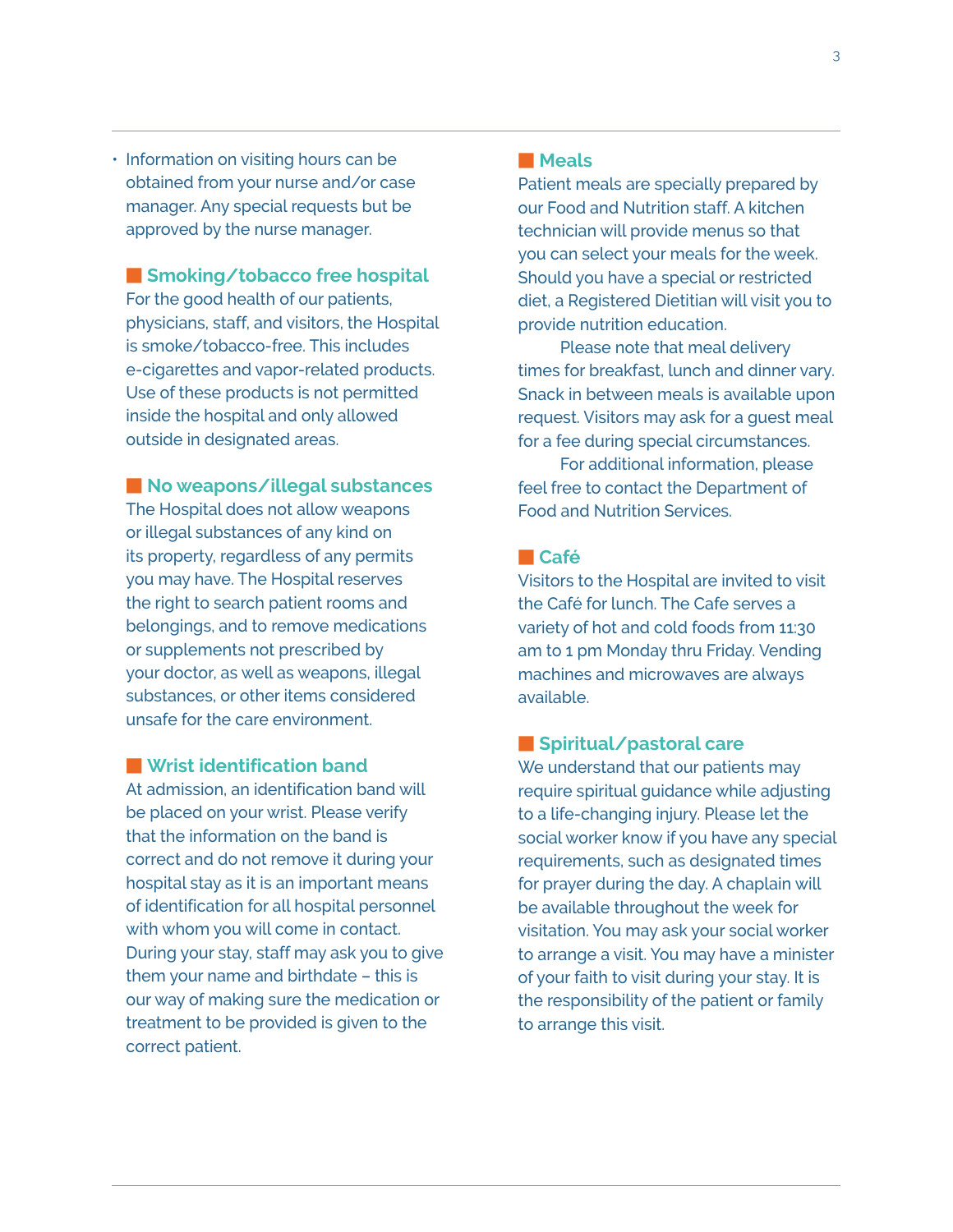# **Expansive Complimentary wifi internet services**

For your convenience, free wireless service is available in your room and throughout the hospital for access to the internet on laptops, tablets, and other wireless devices. No password is needed to access our wireless network:

- On your mobile device, search for the Guest wireless network
- Select the Guest wireless network
- $\cdot$  Accept the terms and conditions. Your device will now be connected to the Internet.

# **Execute Cell phones**

Cell phones may be used; however, hospital policy and federal confidentiality laws prohibit the use of cell phones to take pictures of patients or staff or to record conversations. The hospital is not responsible for lost or missing cell phones or other devices.

# **Relevision/Telephone**

Each private patient room has complimentary cable television and local telephone services. For more information on the TV channels that are available to you, please see the insert at the back of this Welcome Book. Closed-caption program selections and devices for the hearing-impaired are available upon request. The speaker for your television is in the remote attached to your bed.

# **Environmental Services (Housekeeping)**

We are committed to providing you with a safe and clean environment. Each day, a member of our Environmental Services team will clean and sanitize your room. If you have any questions or there is anything we can do to make your room more comfortable, please ask your nurse to contact us.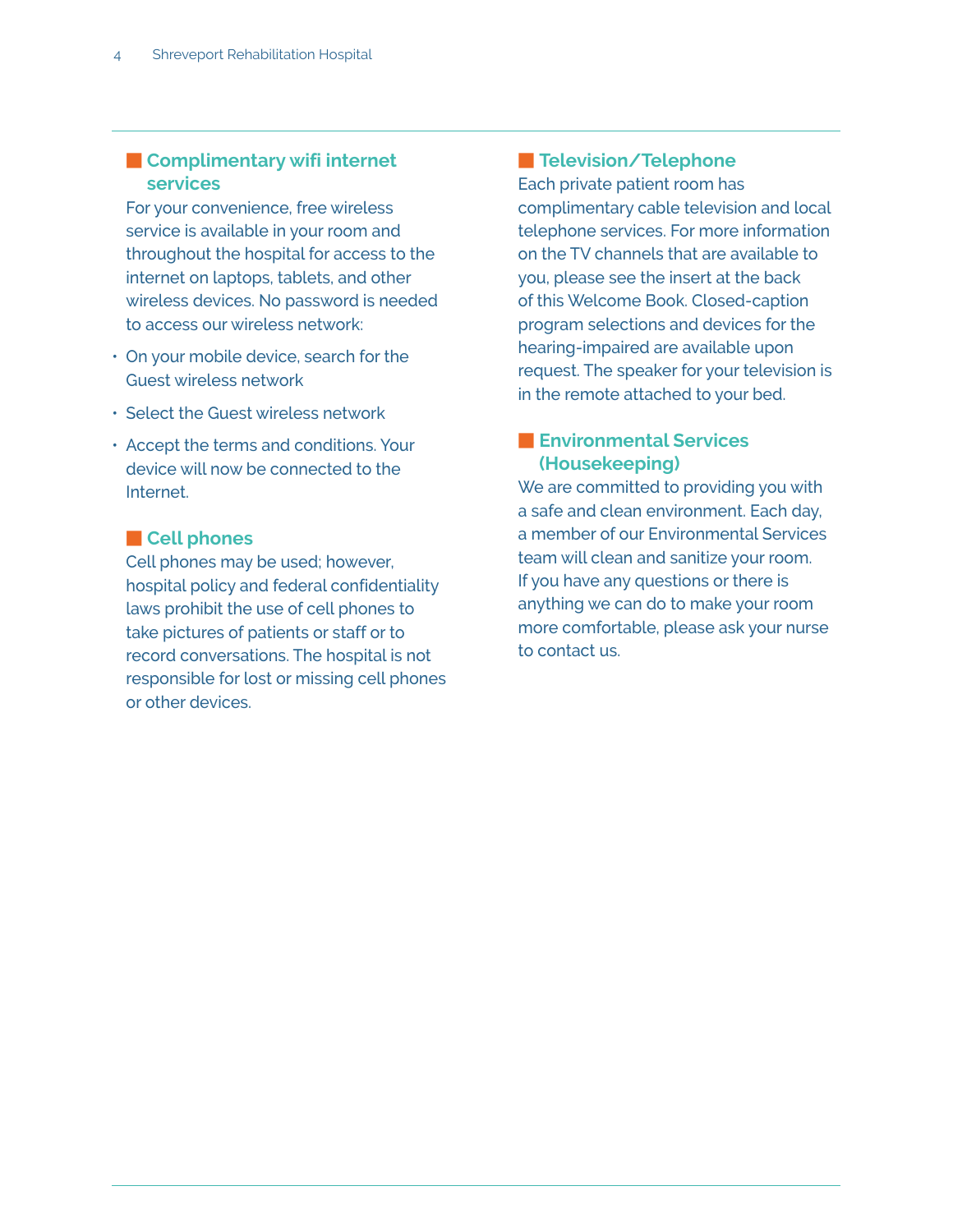# YOUR CARE TEAM

Your team will include a highly trained staff of healthcare professionals working together to provide you quality care. Different colored uniforms are worn to help you clearly identify staff members you may see throughout your stay. The color guide will be posted within the hospital.

#### **Physicians**

A board-certified physician specializing in physical medicine and rehabilitation (rehabilitation physician) will care for and manage your treatment plan. Rehabilitation physicians will monitor your progress, visit at least three times a week, or more often as needed. The rehabilitation physician may also request consultations with other specialists.

#### **Nursing Staff**

Nursing staff will check on you frequently during the day and night to evaluate your vital signs such as blood pressure.

- Shift changes occur at 7 am and 7 pm every day. Your healthcare information will be shared with the incoming staff to ensure continuity of care.
- $\cdot$  Press the bedside call button if you need assistance or have any questions. Staff will quickly respond.
- Nursing and your care team members will ask you to state your name and birthdate often. This is a hospital best practice that ensures quality of care and safety.

A physician is not on-site 24 hours per day, 7 days a week. If a medical emergency arises when a physician is not on site, an on-call physician is available, and if necessary, the physician will transfer the patient to the appropriate level of care.

#### $\blacksquare$  Dietician

Licensed dieticians may complete an evaluation to determine your nutritional needs. The dietician also monitors your progress, makes dietary recommendations, and provides nutritional education when appropriate.

#### - **Pharmacists**

• Pharmacists monitor your medication and are available to answer your questions and provide education. The pharmacists work closely with your doctors and nursing staff to ensure medication safety.

#### **Rehabilitation Therapists**

Depending on your needs, you may be evaluated by different therapists in the fir st few days of your stay. Your schedule is recorded on the communication board in your room. Your therapies will take place between the hours of 7:00 am and 4:00 pm.

**E Occupational Therapy (OT)** focuses on assisting the patients to regain their ability to perform activities of daily living (ADL's) including dressing, bathing, eating and other self-care. They help patient's recover, develop, and maintain the skills needed for daily life activities, work, and community integration.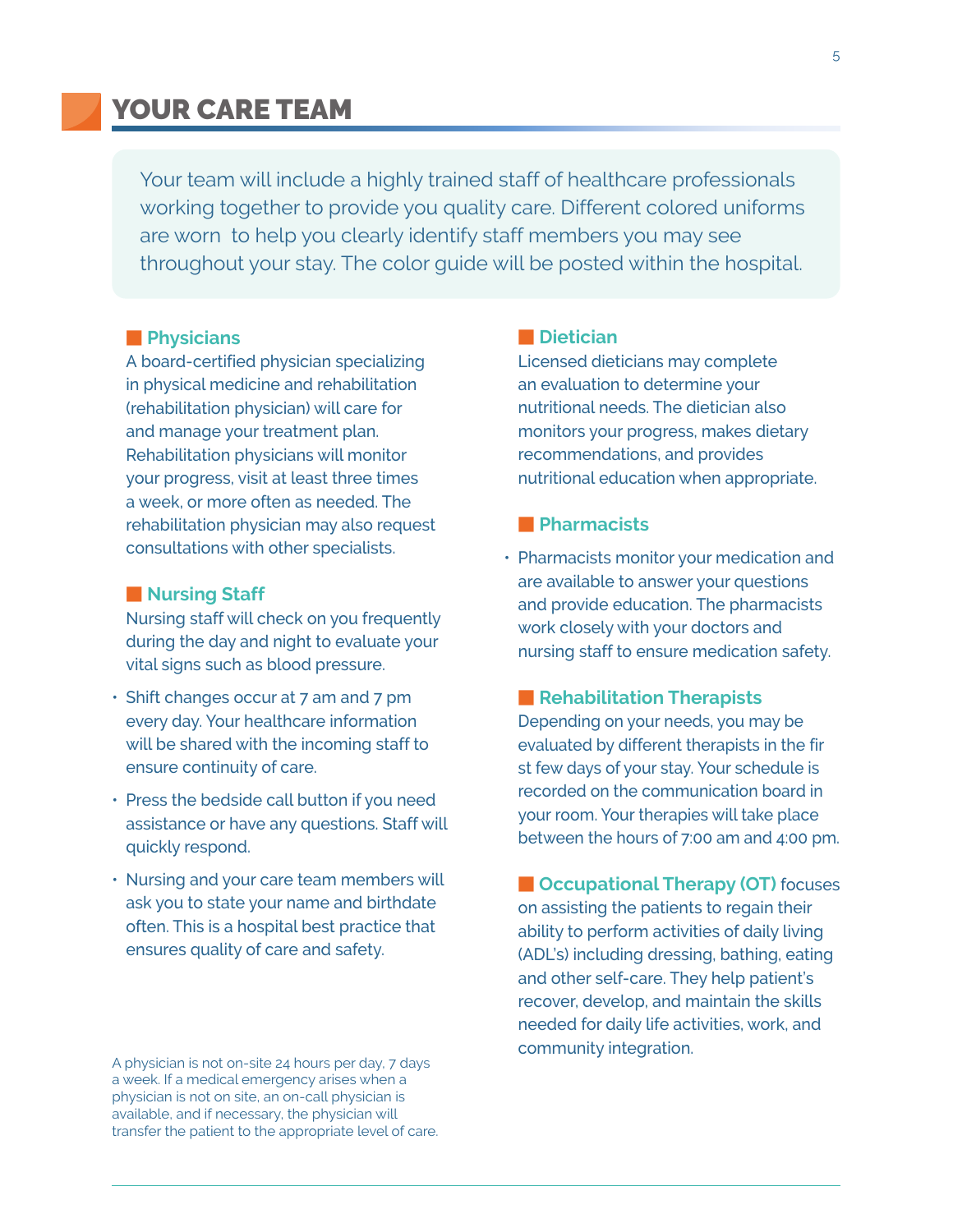**Fig. 2 Fig. 2 Fig. 2 Fig. 2 Fig. 2 Fig. 2 Fig. 2 Space Space Space Space Space Space Space Space Space Space Space Space Space Space Space Space Space Space Space Space Space Space Space Space Space Space Space Space Spac** strength and mobility training as well as the overall fitness of our patients. Often, a medical event or traumatic injury will leave the muscles atrophied and weak, resulting in the patient's inability to perform simple tasks such as sitting, standing, or walking. They may work with assistive devices such as wheelchairs, walkers, or orthopedic/prosthetic devices.

# **E** Speech Language Pathology (ST)

assists patients with cognitive issues related to illness including memory, reasoning, and problem-solving. They can address any articulation or speech deficits. Speech therapists can assess and provide treatment to patients that are not able to safely swallow solids or liquids.

### **Exchangers**

Case Managers provide support and work with you and your family to develop a discharge plan that allows a safe transition back into the community. You will have a case manager assigned to you at the time of admission. Case Managers work with our patients and families to make arrangements for transfer home or to another post-acute care facility. If you are going home, your case manager will arrange for any equipment you may need and discuss with you and your family options for your care after you leave the Rehabilitation Hospital.

# **Example 2 Language needs/Interpreter needs**

Language services are available via live remote video interpreting. Please let any member of our staff know if you need these services. Available services include:

- Professional medical interpreters, including American Sign Language interpreters
- Employees who have been credentialed to supplement staff interpreters
- 24/7 video interpreting services available by video in over 40 languages, including American Sign Language

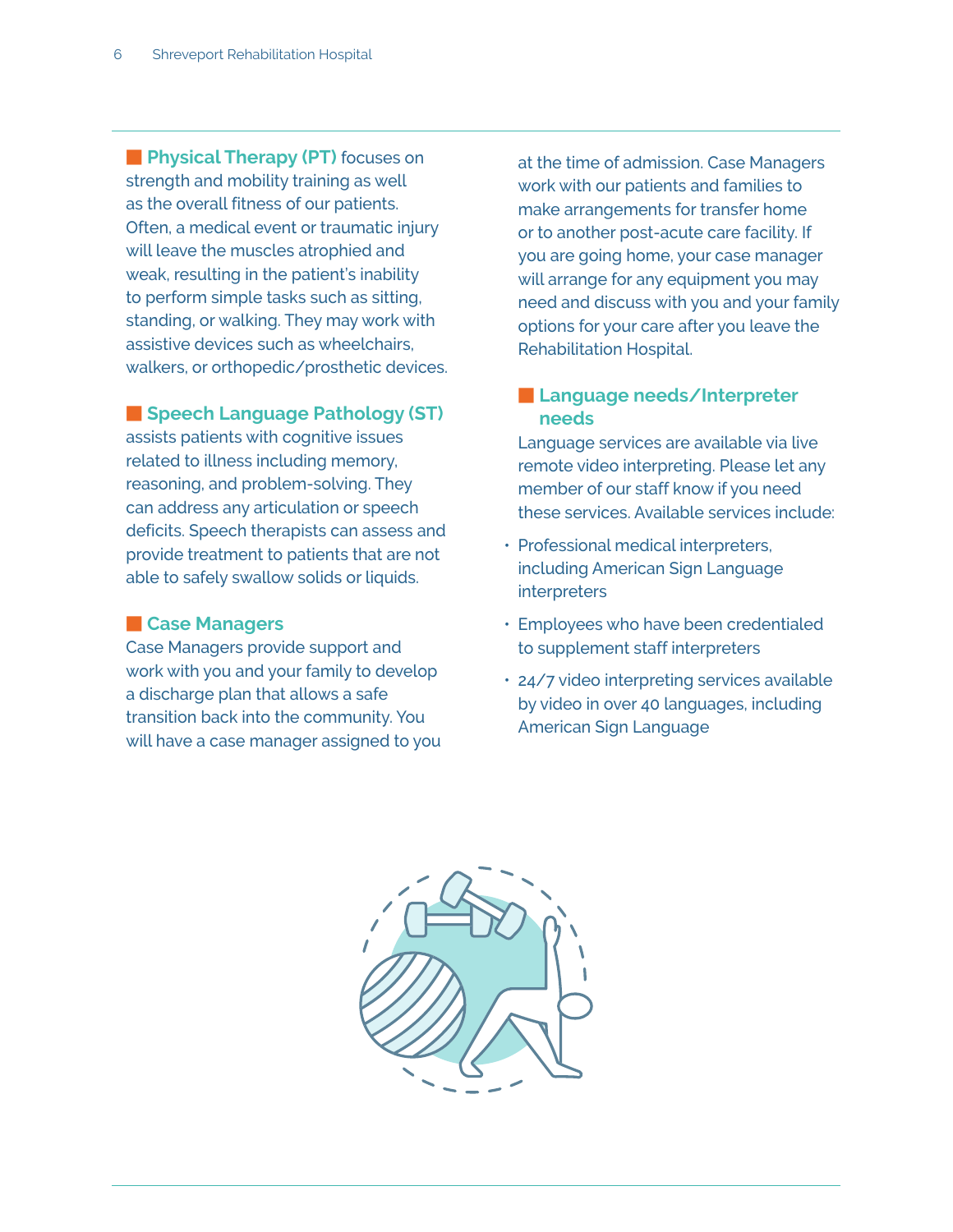# YOUR COMFORT

When you are comfortable, you usually sleep and eat better, providing more energy to heal and recover. Pain can affect you in many ways and can be caused by injury, illness, sickness, disease, or surgery. Your healthcare team will work with you to keep you as comfortable as possible during your hospitalization. During your stay, expect hospital staff to ask about your pain regularly.

You can help your treatment team manage your pain most effectively by doing the following:

- Tell us that you have pain, particularly pain that gets worse—this is not complaining, just explaining
- Tell us what makes your pain better or worse
- Be actively involved in decisions about how to manage your pain

• Describe your pain, using words such as: Pain that Comes and Goes, Constant, Pressure, Burning, Cramping, Shooting, Soreness, Stabbing, Aching, Throbbing

We have a variety of things that may help you feel more comfortable. Some of these techniques include applying heat or cold, changing position and adjusting pillows, medication, and relaxation techniques. Let us know how we can help!

# PATIENT SAFETY

We encourage patients and their families to take an active role in their health care decisions. Speak up if you have questions or concerns about your diagnosis and treatment.

#### **Medication safety**

Tell your nurses and physicians about all of the medicines you are taking, including prescriptions, over-the-counter medicines, vitamins and herbal products, and about any allergies you have had to medicines in the past.

 It is important to review all medicines before you take them. Your ID band will be scanned using a bar-code reader followed by your barcoded medication. This ensures that you are receiving the right medication at the right time. If you do not recognize a medicine, let your nurse or physician know. Pay attention to the time of day you usually receive your medicine and tell your physician or nurse if you do not receive it.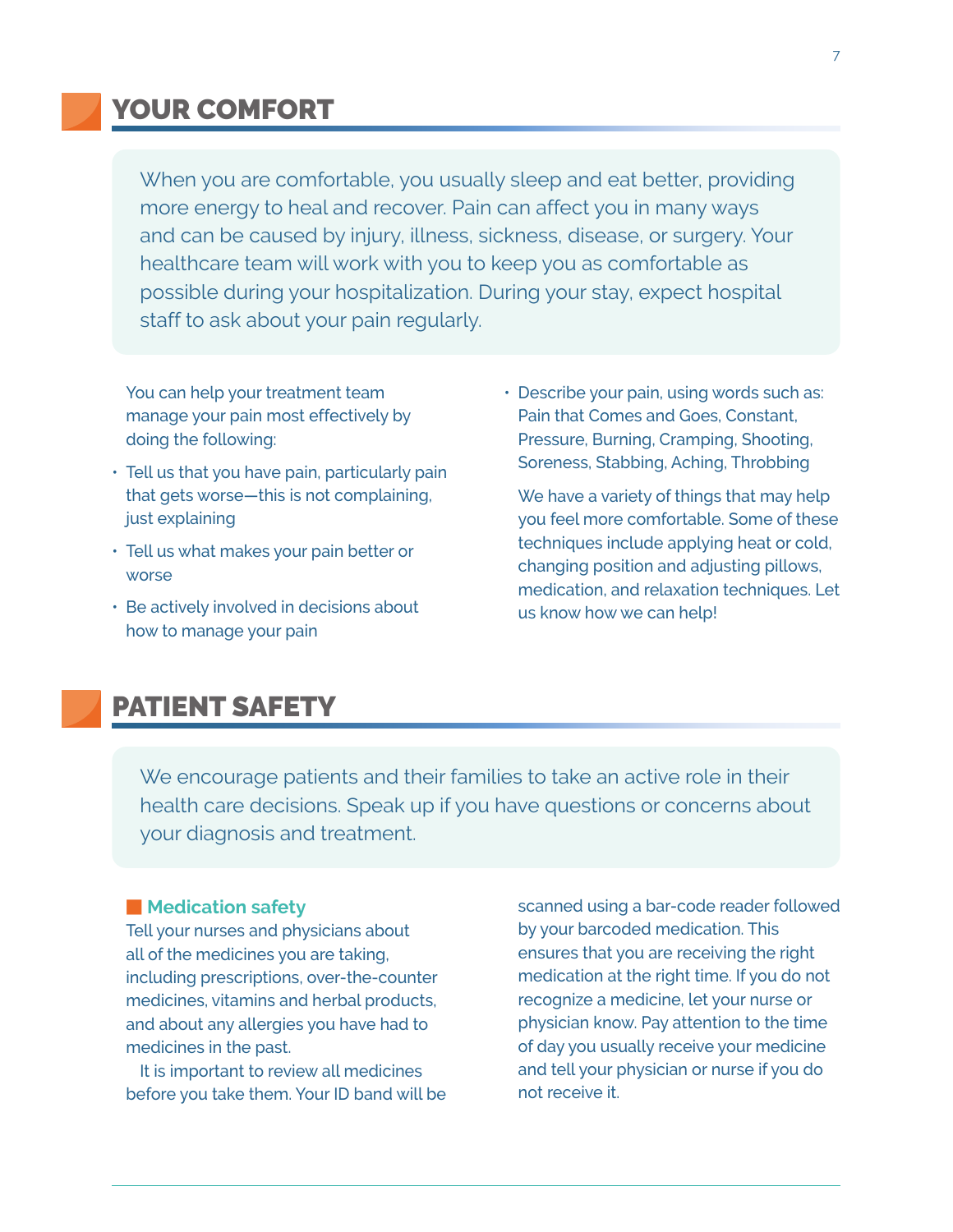Ask your physician or nurse about new medicines:

- What they are
- What they do
- When they are given
- If there are any special instructions for taking them
- What side effects should be expected or reported
- Nursing and your care team members will ask you to state your name and birthdate often. This is a hospital best practice that ensures quality of care and safety.

### $\blacksquare$  Antibiotics

Antibiotic stewardship includes educating patients, families/friends, and your doctors and nurses about choosing the best antibiotic plan for you in order to stop unnecessary use of antibiotics and to lessen antibiotic resistance.

It is important to understand when and how to take antibiotics. Antibiotics are only used to treat infections caused by bacteria. They are not used to treat infections caused by viruses. Taking antibiotics, the wrong way can make you sicker and can lead to antibiotic resistance.

# $\blacksquare$  **Isolation precautions**

Sometimes, extra measures are taken to prevent the spread of infection. If needed gowns, masks and/or gloves will be used by your doctors and nurses, family or other visitors. Please ask if you have any questions or concerns.

# **Fighting infection**

The Hospital is a place you come to get well, but you also can come in contact with germs that can make you feel worse. Reduce your chances of infection by taking these safety precautions.

- 1. Wash your hands. Hand washing is the best way to prevent the spread of germs. Wash your hands with soap and water for 20 seconds or use hand sanitizer gel after touching hospital objects or surfaces, before eating, and after using the restroom. Encourage family and friends to wash their hands before entering and leaving your room or use the hand sanitizer available in the hospital.
- 2. Cover if you are sick. If you get an infection, limit the spread of germs by sneezing and coughing into tissues you promptly throw away, and avoid touching other people. Ask staff if there is anything else you should do like wear a surgical mask to prevent the spread of germs.
- 3. Keep an eye on bandages or dressings. If a dressing on a wound or IV becomes loose or wet, let your nurse know. Also, if you have a catheter or drainage tube, tell your nurse if it becomes loose or dislodged.
- 4. Keep your vaccinations up to date. Make sure you are as protected as possible from the spread of infection. Check with hospital staff about whether it is safe for you to receive any vaccines you may need.
- 5. Ask your friends and family not to visit if they are ill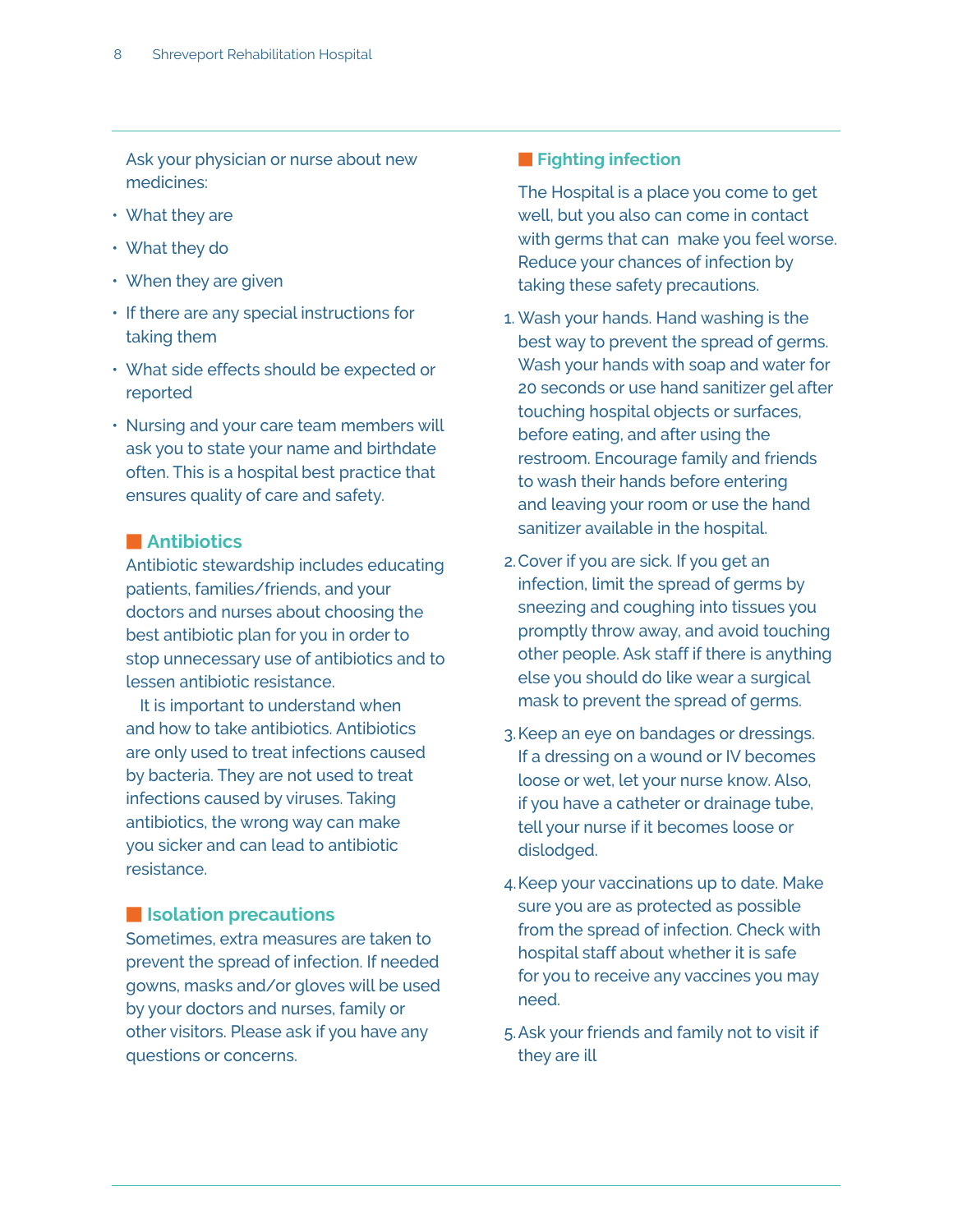# **Example Safe patient handling**

During your hospitalization, you may not be able to walk or move about as you normally would due to weakness or injury. Our goal is to help you move and transfer from a bed or chair as safely as possible using a "minimal lift" approach that puts patient safety first. Our nursing and therapy staff will consider your special needs and may use special equipment such as mobile floor-based lifts or limited assist devices. We also use gait belts, walkers, and wheelchairs to ensure your safety and prevent falls. We will explain the use and purpose of the equipment, so you will understand why we are using it and how it works.

### **Preventing falls**

Patient falls can happen in healthcare facilities because your medication can make you lose your balance, feel sleepy or weak, or confused.

Consider these tips to prevent a fall:

- Use your call button to call for help when getting out of bed or going to the bathroom
- Do not lower bed rails by yourself- always have a healthcare provider do this
- Do not turn off bed alarms or chair alarms
- Wear non-slip footwear
- Keep frequently used items within each reach (glasses, remote, tissues, etc.)
- Keep your room free of clutter
- Make sure your wheelchair is locked when you get in or out of it. Never step on the footrest.

# **Exercice Clinical alarm safety**

Equipment alarms must always remain active and must be loud enough to alert your care team. You and your family should not attempt to silence, turn down the volume, remove or adjust alarms/ equipment. Please do NOT touch them. Call your nurse if there is a concern.

**Example 2 Calling your nurse for assistance** 

A button to call your nurse is located at your bedside and in your bathroom. When you press the button, the nursing station is alerted that you need assistance and a light will flash above your door. A staff member will respond to your signal as soon as possible. There is a speaker in your room and the nurse may answer your call from another location. If you answer verbally, he or she will be able to hear your request.

### **Fire safety**

We need your cooperation to ensure a safe environment. As such, fire drills are paramount to maintaining the highest level of safety readiness. Occasionally, you will hear a loud siren and see wallmounted strobe lights flashing throughout the hospital. In most circumstances, these are tests of the Fire Alarm system. For your safety, every Fire Alarm announcement must be treated as an actual activation.

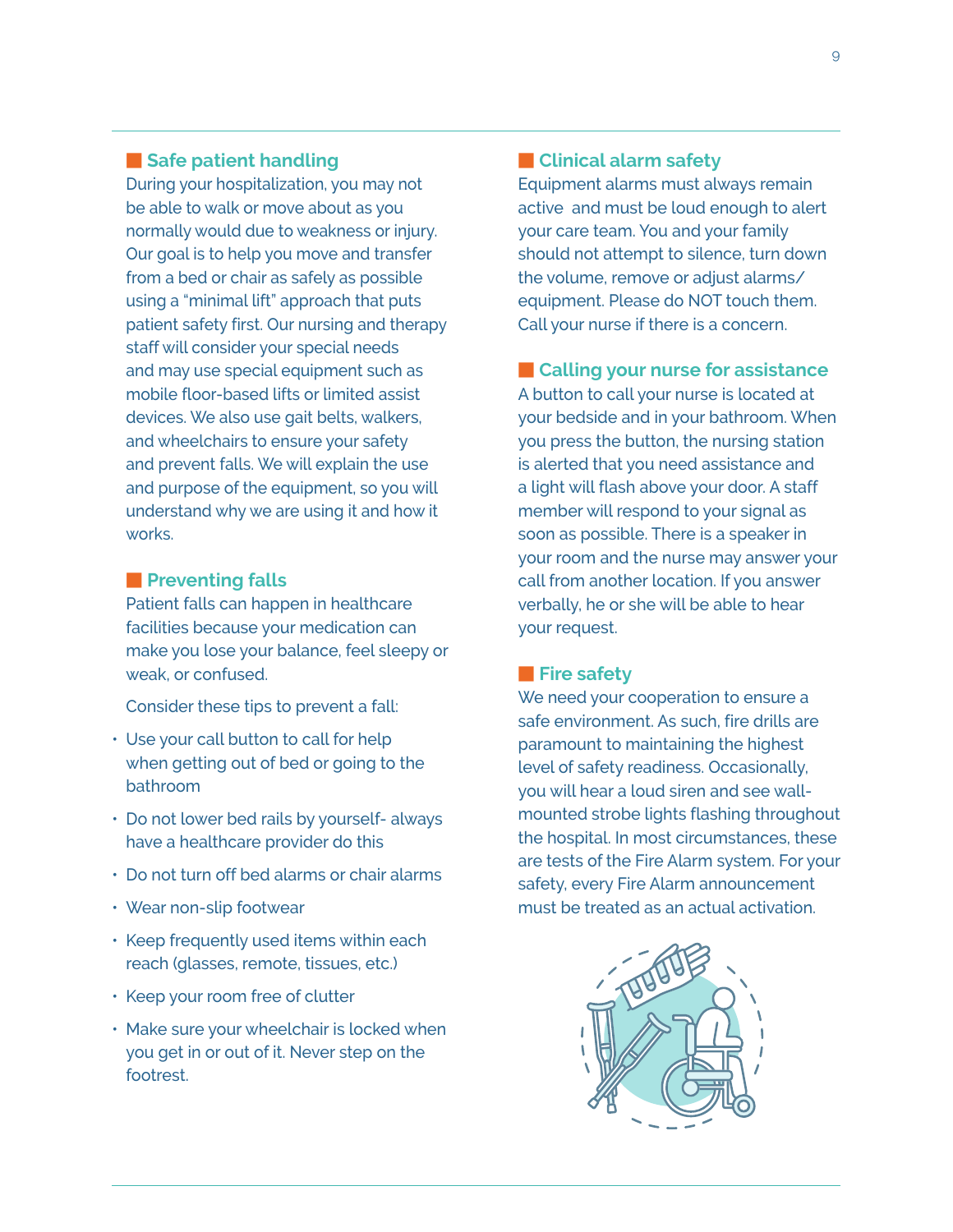# ADVANCE DIRECTIVES

# **A simple and smart way to take charge of your care**

One of the most important decisions you can make bout your care is to fill out advance directives in case you can no longer speak for yourself. Advance directives are documents that let others know your wishes about the type of care you want, and they will only be used if you become unconscious or too ill to communicate yourself.

 Different states have different laws about advance directives. More detailed information is available in the back pocket of this guide.

# BEFORE YOU LEAVE THE HOSPITAL

# $\blacksquare$  **Discharge planning**

As soon as you know your discharge date, please make all necessary arrangements to have someone pick you up at the hospital on the day of your discharge.

 During your stay, your doctor and the staff will work with you to plan for your discharge. You and your caregiver (a family member or friend who may be helping you) are important members of the planning team. You and your caregiver can use this checklist to prepare for discharge.

- Ask about problems to watch for and what to do about them
- Ask where you'll get care after you leave the hospital. Do you have options (like home health care)? Be sure you tell the staff what you prefer.
- Ask if you'll need medical equipment (like a walker). Who will arrange for this? Write down a name and phone number of a person you can call if you have questions about equipment.
- Ask the staff to show you and your caregiver any other tasks that require special skills (like changing a bandage or administering an injection). Then, show them you can do these tasks. Write down a name and phone number of a person you can call if you need help.
- Ask to speak to a case manager if you're concerned about how you and your family are coping with your illness. Write down information about support groups and other resources.
- Talk to a case manager or your health plan if you have questions about what your insurance will cover, and how much you'll have to pay. Ask about possible ways to get help with your costs.
- Ask for written discharge instructions (that you can read and understand) and a summary of your current health status. Bring this information and a list of the medications you are taking to your followup appointment.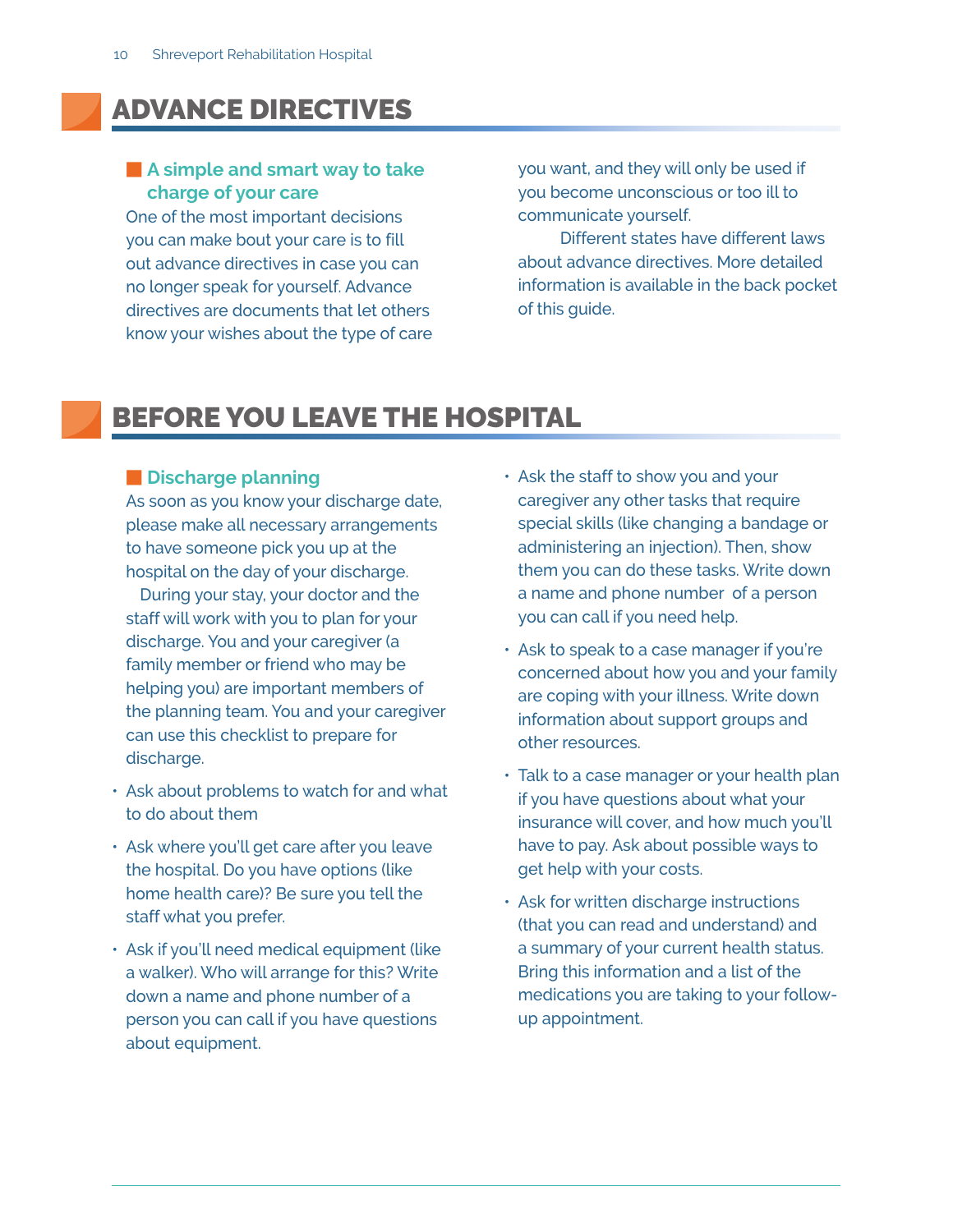# BEFORE YOU LEAVE THE HOSPITAL, *continued*

### **Adaptive equipment**

Your therapists and physicians may determine there is a need for equipment such as a wheelchair, walker, shower chair, etc. that you will need before discharging home. If this is the case, we will contact your insurance approved vendors and order the equipment you need prior to your discharge. Equipment is typically delivered on the day of discharge so you can receive education on how to use it prior to going home.

#### $\blacksquare$  Day of discharge

Before you discharge your case manager, and the treatment team will review the following:

- Discharge Instructions—may include foods or activities to avoid, how to use equipment, warning signs to watch for, compensatory strategies, and who to call with questions
- A list of your medications with instructions on how and when they are to be taken
- New prescriptions—check that your pharmacy has your new prescriptions and have a plan to get them filled and picked up
- Your upcoming appointments
- Local resources
- What to do if you do not feel well

# AFTER-HOSPITAL CARE

Aftercare options that fit your needs are important. Your physicians and care team will make recommendations based on your progress if you have a need for additional services after your hospital-based rehabilitation program is complete. After-care options include:

- **Home** Depending upon your progress, further skilled care may not be needed
- **4 Outpatient Therapy Services** Outpatient therapy offers continued therapy on an outpatient basis, in a gym environment, with specialized equipment 2-3 times a week
- **Home Healthcare Services** Home healthcare can include skilled nursing services, aides to assist with housekeeping and meal preparation,

personal care services such as bathing, dressing or eating, and continued therapies such as PT, OT and ST

• **Independent Living** Independent living communities have private apartments, include: meals, housekeeping, maintenance, social activities and possibly transportation. Healthcare services such as nursing and/or therapy are typically not standard.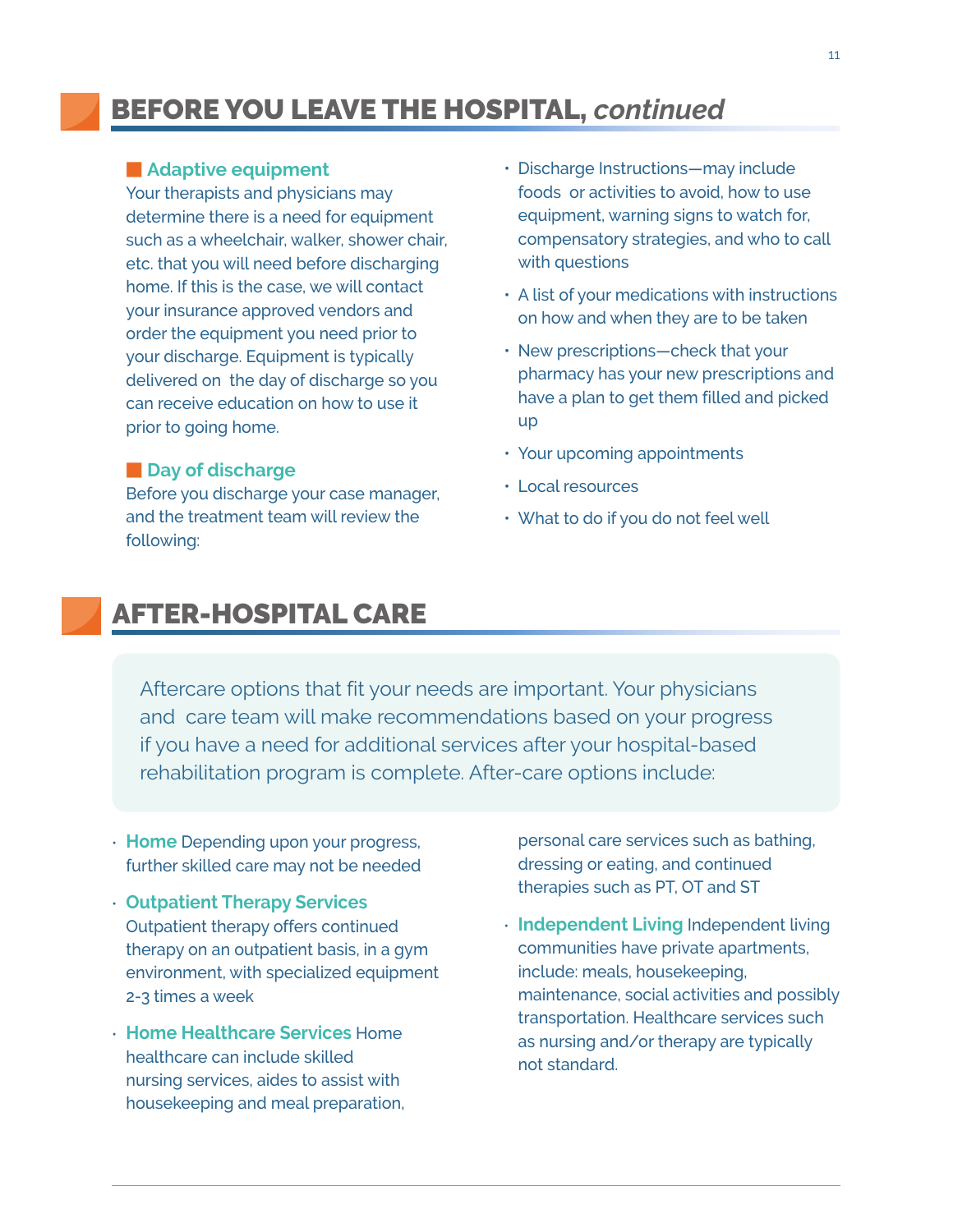- **Assisted Living** Assisted living communities have private apartments that include home and personal care services, as well as help managing health conditions and medicine routines— plus social activities and transportation. Medical staff is on-site 24-hours a day.
- **Sub-Acute Rehabilitation** Skilled nursing care and a less intensive rehabilitation program are offered at most long-term care facilities or nursing homes. The intensity of therapy services is significantly less than at a rehabilitation hospital but may be the best choice if 24-hour nursing care and a less intensive therapy program are needed.
- **Hospice** Hospice provides support for terminally ill patients and families in hospitals, facilities or homes. Hospice care includes 24-hour help with pain control, symptom management and emotional or spiritual support.



# UNDERSTANDING YOUR BILL

The hospital billing process may seem complicated, but you can feel more in control by knowing exactly what your bill covers. For example, you can expect to see charges for your room, meals, 24-hour nursing care, and medicines for each night you stay in the hospital. The bill will also show charges for any therapy and special services such as X-rays and labs. You will receive bills for doctors and specialists separately from the hospital.

#### **Medicare**

Medicare has a Coordination of Benefits clause, and at the time of admission, you will be asked to answer questions to help determine the primary insurance carrier paying for your hospital stay. This is referred to the MSP (Medicare Secondary Payer) questionnaire and is required by federal law. This ensures that Medicare

only pays for services not covered by other insurance you may have. Medicare deductibles and co-insurance are covered by your secondary insurance. If you do not have secondary insurance, you will be asked to pay these amounts. If you have any questions, call the customer service number listed on your statement.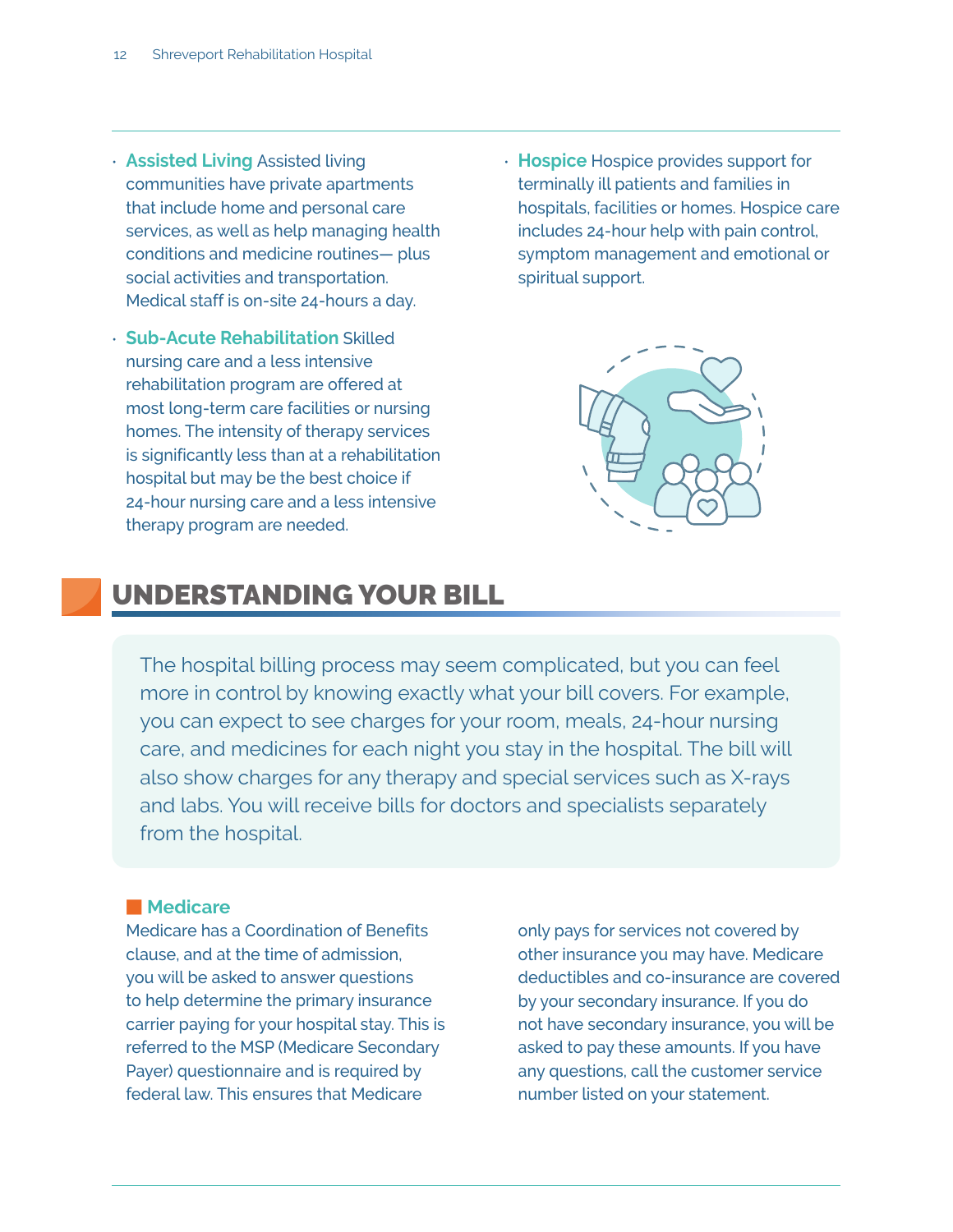### **Expansion Insurance payment**

As a courtesy to our patients, the Hospital will submit bills to your insurance company and will do everything possible to advance your claim. You should also receive an explanation of benefits (EOB) from your insurance company explaining how they processed your claim and the amount due by you. This process is usually complete within 60 days after you leave the hospital.

 Your insurance company may contact you for additional information to process your claim. Please respond as quickly as possible to ensure you receive the maximum benefit from your coverage. After the insurance payment has been received, you will receive a final billing statement for the remaining balance, which may include deductibles, copayments and any non-covered charges. If you have any questions regarding the way your claim was processed, please contact your insurance company directly.

**E** Billing customer service

We are here to answer your questions and provide additional information. Our billing representatives can be reached at 888-424-2455 from 9 am to 5 pm (CST). A representative will request your account number and answer questions about your account and/or bill.

Billing representatives are happy to assist with the following billing services:

- Pay your bill
- Discuss payment options
- Request an itemized bill
- Address insurance coverage questions

# Patient Responsibilities

- 1. Ask questions and promptly voice concerns
- 2. Give full and accurate information as it relates to your health, including medication
- 3. Report changes in your condition or symptoms, including pain, and request assistance from a member of the healthcare team
- 4. Participate in the planning of your care, including discharge planning
- 5. Follow your recommended treatment plan
- 6. Be considerate of other patients and staff
- 7. Secure your valuables
- 8. Follow Hospital rules and regulations
- 9. Respect property that belongs to the Hospital or others
- 10. Understand and honor financial obligations related to your care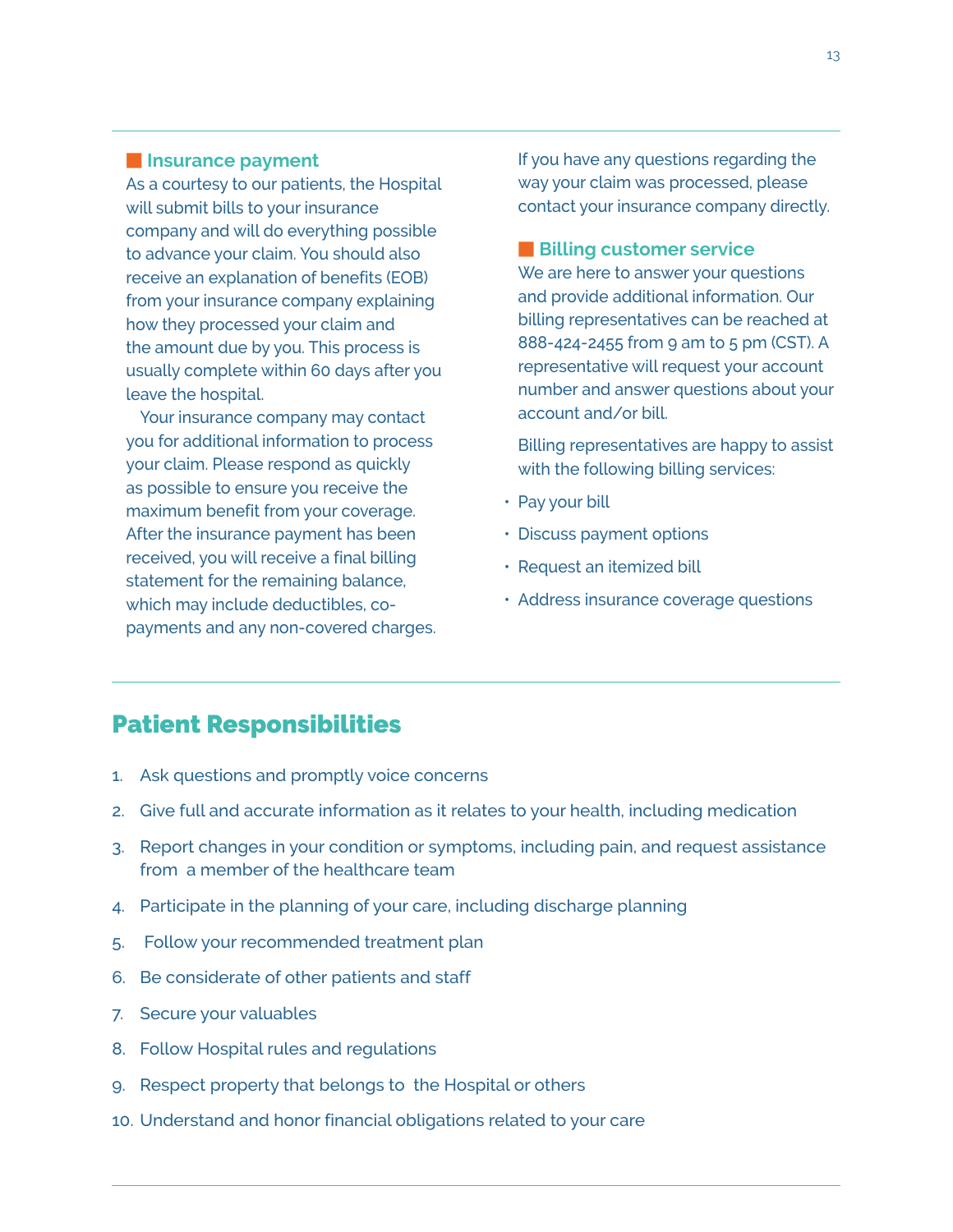# Policies

#### **Patient rights and responsibilities**

The Hospital supports the rights of all patients. These rights may be exercised through the patient individually or through their surrogate decision-maker/legal representative.

#### You have the right to ...

- 1. Be informed of your patient rights in advance of receiving or discontinuing care when possible
- 2. Have impartial access to care and visitation. No one is denied access to treatment or visitation because of disability, national origin, culture, age, color, race, religion, gender identity or sexual orientation.
- 3. Give informed consent for all treatment and procedures and receive an explanation in layman terms of:
	- Recommended treatment or procedure
	- Risks and benefits of the treatment or procedure
	- Likelihood of success, serious side effects and risks including death
	- Alternatives and consequences if treatment is declined
- 4. Participate in all areas of your care plan, treatment, care decisions and discharge plan
- 5. Have appropriate assessment and management of your pain
- 6. Be informed of your health status/ prognosis
- 7. Be treated with respect and dignity
- 8. Personal privacy, comfort, and security to the extent possible during your stay
- g. Be free from restraints or seclusion imposed as a means of coercion, discipline, convenience, or retaliation by staff
- 10. Confidentiality of all communication and clinical records related to your care
- 11. Have access to telephone calls, mail, etc. Any restrictions to access will be discussed with you, and you will be involved in the decision when possible.
- 12. Have the right to choose a visitor who may visit you, including but not limited to a spouse, a domestic partner (including a same-sex partner), another family member, or a friend and your right to withdraw or deny such choice at any time. You also have the right to an identified "support person" who can make visitation decisions should you become incapacitated.
- 13. Have access to interpreter services at no cost to you or your companion when you do not speak or understand the language, as well as communication

aides, at no cost for the deaf, blind, speech impaired, etc. as appropriate

- 14. Have access to pastoral/spiritual care
- 15. Receive care in a safe setting
- 16. Be free from all forms of abuse or harassment
- 17. Have access to protective services (e.g., guardianship, advocacy services, and child/adult protective services)
- 18. Request medically necessary and appropriate care and treatment
- 19. Refuse any drug, test procedure, or treatment and be informed of the medical consequences of such a decision.
- 20. Consent to or refuse to participate in teaching programs, research, experimental programs, and/or clinical trials
- 21. Receive information about Advance Directives. Set up/ pro or provide Advance Directives and have them followed. Designate a surrogate decisionmaker (legal rep.) as permitted by law and as needed.
- 22. Participate in decision-making regarding ethical issues, personal values, or beliefs
- 23. Have a family member or representative of your choice or your physician promptly notified of your admission to the hospital.
- 24. Know the names, professional status, and experience of your caregivers
- 25. Have access to your clinical records within a reasonable timeframe
- 26. Be examined, treated, and if necessary, transferred to another facility if you have an emergency medical condition regardless of your ability to pay
- 27. Request and receive, prior to initiation of nonemergent care or treatment, the charges (or estimate of charges) for routine, usual and customary services and any co-payment, deductible, or non-covered charges, as well as the facility's general billing procedures including receipt and explanation of an itemized bill. This right is honored regardless of the source(s) of payment.
- 28. Be informed of the hospital's complaint and grievance procedure. And whom to contact to file a concern, complaint, or grievance.
- 29. Patients have the right to receive a complete copy of the hospital's Notice of Privacy Practices
- 30. Be fully informed of the scope of services available and provisions for after-hours and emergency care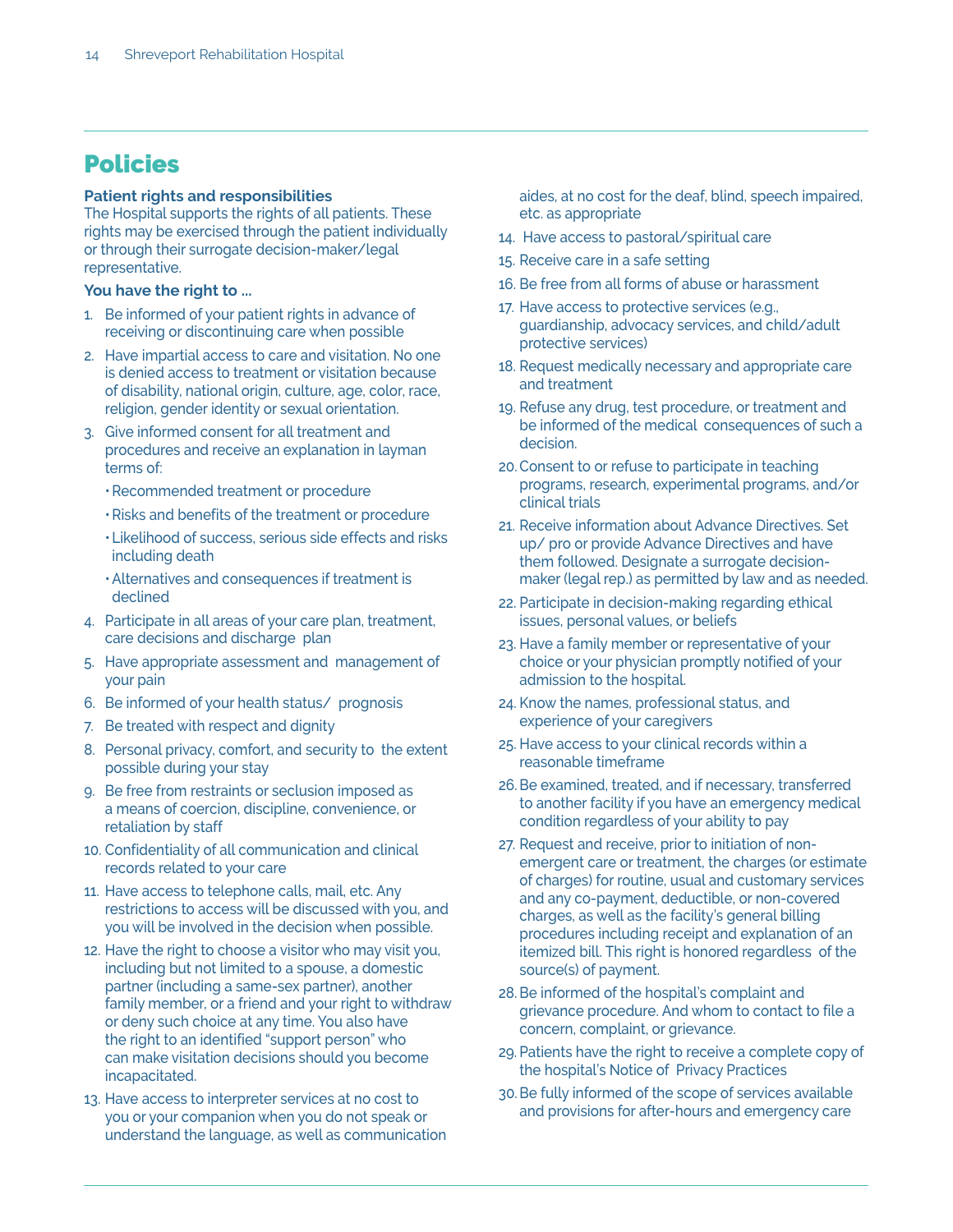# **Privacy**

When it comes to your health information, you have certain rights. This section describes how medical information about you may be used and disclosed and how you can get access to this information.

#### **Your Health Information Rights:**

- 1. You can ask to see or get an electronic or paper copy of your medical record and other health information we have about you
- 2. We will provide a copy or a summary of your health information, usually within 30 days of your request. We may charge a reasonable, cost-based fee.
- 3. You can ask us to correct health information that you think is incorrect or incomplete. We may say "no" to your request, but we will tell you why in writing within 60 days.
- 4. You can ask us to contact you in a specific way (for example, home or office phone) or send an email to a different address. We will say "yes" to all reasonable requests.
- 5. You can ask us not to share certain health information for treatment, payment, or our operations. We may say "no" if it would affect your care.
- 6. You can ask for a list of the times we have shared your health information for 6 years prior to the date you ask, who we shared it to and why. We will provide one list a year for free but will charge a reasonable, cost-based fee if you ask for additional requests within a 12-month period.
- 7. You can ask for a paper copy of this notice at any time
- 8. Your medical power of attorney or legal guardian can exercise your rights and make choices about your health information if they have the appropriate authority
- g. You can complain if you feel your rights have been violated to Hospital Leadership or file a complaint with the U.S. Dept. of Health and Human Services Office for Civil rights by sending a letter to: 200 Independence Ave. S.W., Washington, DC 20201, calling 1-877-696-6775, or visiting www.hhs.gov/ocr/privacy/hipaa/complaints/

#### **Your Choices:**

You have both the right and choice to tell us to a.) Share information with family, friends, and others involved in your care; b.) Share information in a disaster relief situation; c.) Include your information in a hospital directory; d.) Contact you for fundraising efforts. We may share your information when needed to lessen a serious and imminent threat to health and safety.

We never share your information unless you give us written permission for: a.) Marketing purposes; b.) Sale of your information; c.) Sharing of psychotherapy notes.

 In the case of fundraising we may contact you, but you can tell us not to contact you again.

#### **Our Uses and Disclosures:**

- 1. We can use your health information and share it with other professionals who are treating you
- 2. We can use and share your health information to manage your treatment and services
- 3. We can give information about you to your health insurance plan so it will pay for your services
- 4. We can share your health information for certain situations such as: preventing disease, helping with product recalls, reporting adverse reactions to medications, reporting suspected abuse, neglect, or domestic violence, preventing or reducing serious threat to anyone's health or safety
- 5. We can use or share your information for health research
- 6. We will share information about you if state or federal laws require it
- 7. We can share health information about you with organ procurement organizations
- 8. We can share health information with a coroner. medical examiner, or funeral director when an individual dies